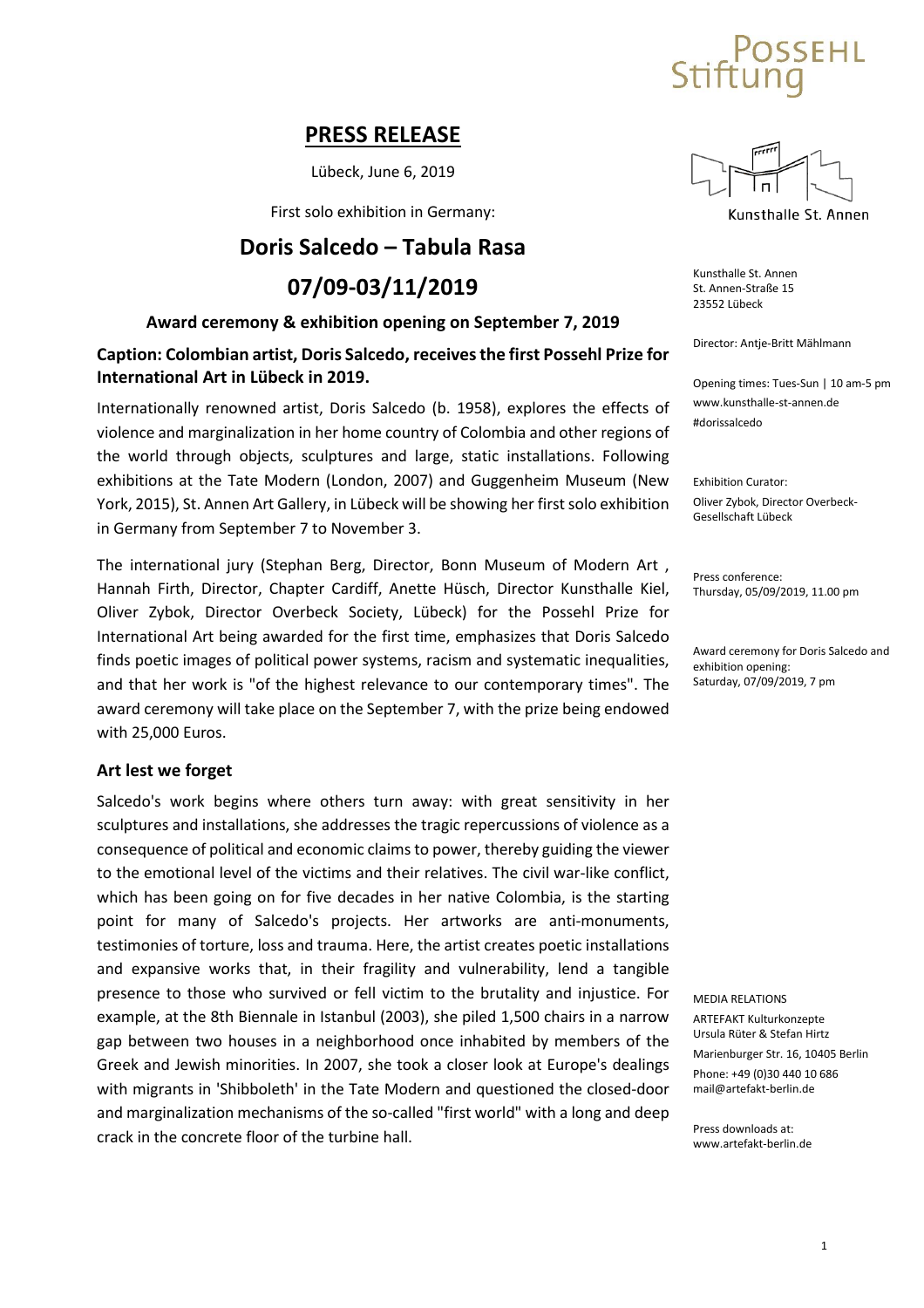# SEHL

The artist lives in Bogotá, where she most recently created an 'anti-monument' from some of the 7,000 weapons cast by the FARC rebels. Melted down and processed in collaboration with female victims of violence, these are used as floorboards in a new museum in the center of the city, and serve as a place of reflection on the long years of violent conflict in Colombia.

## **Exhibition 'Tabula Rasa'**

In her current series, 'Tabula Rasa I-IV', Salcedo artistically explores the rape suffered by many women during the Colombian civil war and the ongoing reign of tyranny. To create this installation, she destroyed tables, symbols of life and living, and reassembled them with glue in a work process made up of many tiny pieces. The restored objects show clear traces of their destruction. The impossibility of reversing an act of violence once committed is inscribed in everyday objects in a material and metaphorical way. The meaningful title of this series of works is also the title of the exhibition.

Works, such as 'A Flor de Piel' (2011-2012), a large cloth made of preserved rose petals sewn together in a filigree way, and 'Plegaria Muda' (2008-2010), wooden tables, superimposed onto one another, from which fine blades of grass grow, call strength, beauty and fragility of life into mind and, at the same time, recall the sad fates of individual people.

Some of the objects made from raw silk and embroidery needles from the work group 'Disremembered' (2014-2015) will also be on display in the exhibition. The pain that is felt due to the absence of people forms a central theme here as well: interviews with mothers from Chicago who lost their children to armed violence formed the starting point of the work here.

In artistic terms, Doris Salcedo not only works extremely extensively and precisely, but also in terms of how she practically implements her projects, thus, for instance, binding the victims of violence into the creation of her works, and so giving them a voice at the same time.

### **Lübeck as a center of contemporary art**

Following Jonathan Meese's exhibition, 'Dr. Zuhause: K.U.N.S.T. (Erzliebe) - Mutter / Evolution', St. Annen Art Gallery will, for the second time, present a retrospective overview of a contemporary position, thus adding strength to Lübeck as a center for exploring modern art and the aesthetic and social issues of our times.



Kunsthalle St. Annen

Kunsthalle St. Annen St. Annen-Straße 15 23552 Lübeck

Director: Antje-Britt Mählmann

Opening times: Tues-Sun | 10 am-5 pm [www.kunsthalle-st-annen.de](http://www.kunsthalle-st-annen.de/) #dorissalcedo

Exhibition Curator: Oliver Zybok, Director Overbeck-Gesellschaft Lübeck

Press conference: Thursday, 05/09/2019, 11.00 pm

Award ceremony for Doris Salcedo and exhibition opening: Saturday, 07/09/2019, 7 pm

MEDIA RELATIONS

ARTEFAKT Kulturkonzepte Ursula Rüter & Stefan Hirtz

Marienburger Str. 16, 10405 Berlin Phone: +49 (0)30 440 10 686 [mail@artefakt-berlin.de](mailto:mail@artefakt-berlin.de)

Press downloads at: [www.artefakt-berlin.de](http://www.artefakt-berlin.de/)